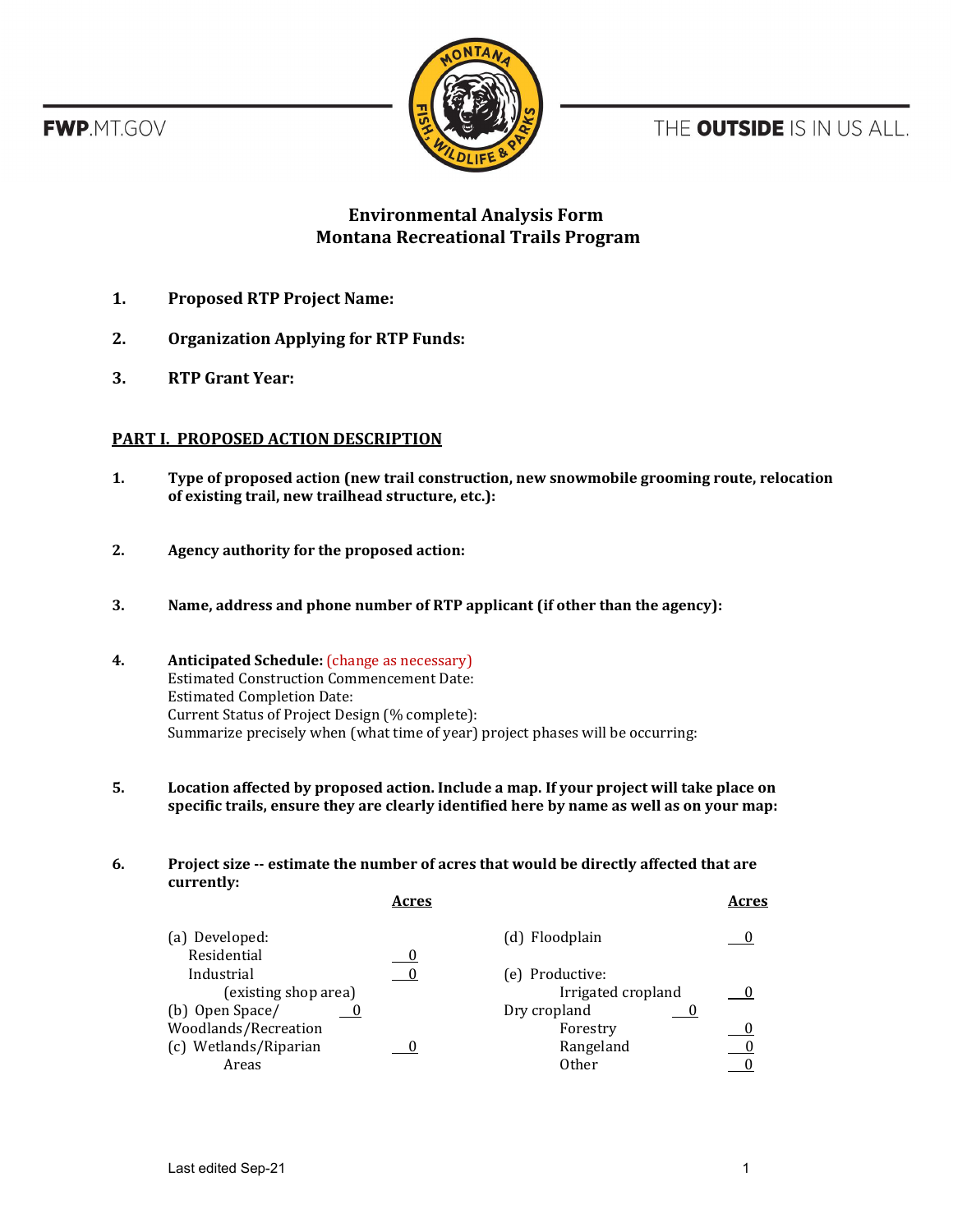### **8. Permits, Funding & Overlapping Jurisdiction.**

**(a) Permits:** permits will be filed at least 2 weeks prior to project start.

| <b>Agency Name</b> | Permits |
|--------------------|---------|
|                    |         |
|                    |         |

**(b) Funding:**

Agency Name Funding Amount

### **(c) Other Overlapping or Additional Jurisdictional Responsibilities:**

Agency Name Type of Responsibility

- **9. Narrative summary of the proposed action (include reasons why project is necessary and benefits of the project):**
- **10. Description and analysis of reasonable alternatives:**

**Alternative A: No Action**

**Alternative B: Proposed Action** 

**Other alternative(s):**

**11. Evaluation and listing of mitigation, stipulation, or other control measures enforceable by the agency or another government agency:** (Note any agreements or contracts that would provide control measures or define responsibilities here.)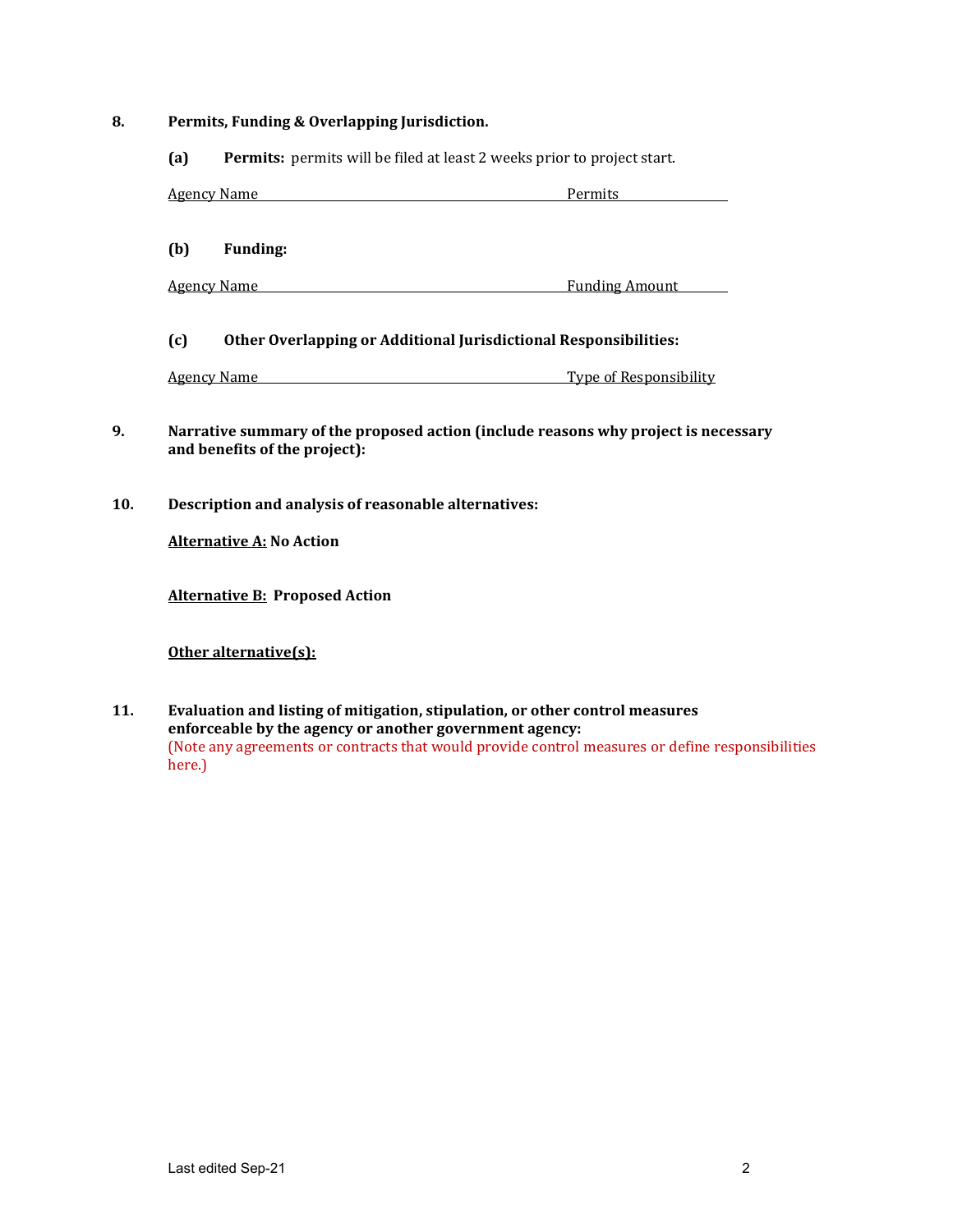## **PART II. ENVIRONMENTAL REVIEW CHECKLIST**

Include a statement either here or under the No Action and other alternatives to describe the impacts of those actions. The checklist typically only illuminates the Proposed Action impacts.

### **Evaluation of the impacts of the Proposed Action including secondary and cumulative impacts on the Physical and Human Environment.**

| Will the proposed action result in<br>potential impacts to:                | Unknown | Potentially<br>Significant | Minor | None | Can Be<br>Mitigated | Comments<br>Provided |
|----------------------------------------------------------------------------|---------|----------------------------|-------|------|---------------------|----------------------|
| 1. Geology and soil quality,<br>stability and moisture                     |         |                            |       |      |                     |                      |
| 2. Air quality or objectionable<br>odors                                   |         |                            |       |      |                     |                      |
| 3. Water quality, quantity and<br>distribution (surface or<br>groundwater) |         |                            |       |      |                     |                      |
| 4. Existing water right or<br>reservation                                  |         |                            |       |      |                     |                      |
| 5. Vegetation cover, quantity and<br>quality                               |         |                            |       |      |                     |                      |
| 6. Unique, endangered, or fragile<br>vegetative species                    |         |                            |       |      |                     |                      |
| 6. Terrestrial or aquatic life<br>and/or habitats                          |         |                            |       |      |                     |                      |
| 7. Unique, endangered, or fragile<br>wildlife or fisheries species         |         |                            |       |      |                     |                      |
| 8. The nesting or movement of<br>migratory bird species                    |         |                            |       |      |                     |                      |
| 9. Introduction of new species<br>into an area                             |         |                            |       |      |                     |                      |
| 10. Changes to abundance or<br>movement of species                         |         |                            |       |      |                     |                      |

## **A. PHYSICAL ENVIRONMENT**

**Insert comments here on each checklist item.** Number comments accordingly (1, 2, 3…). Be sure to address what sources were consulted for your determination of level of impact.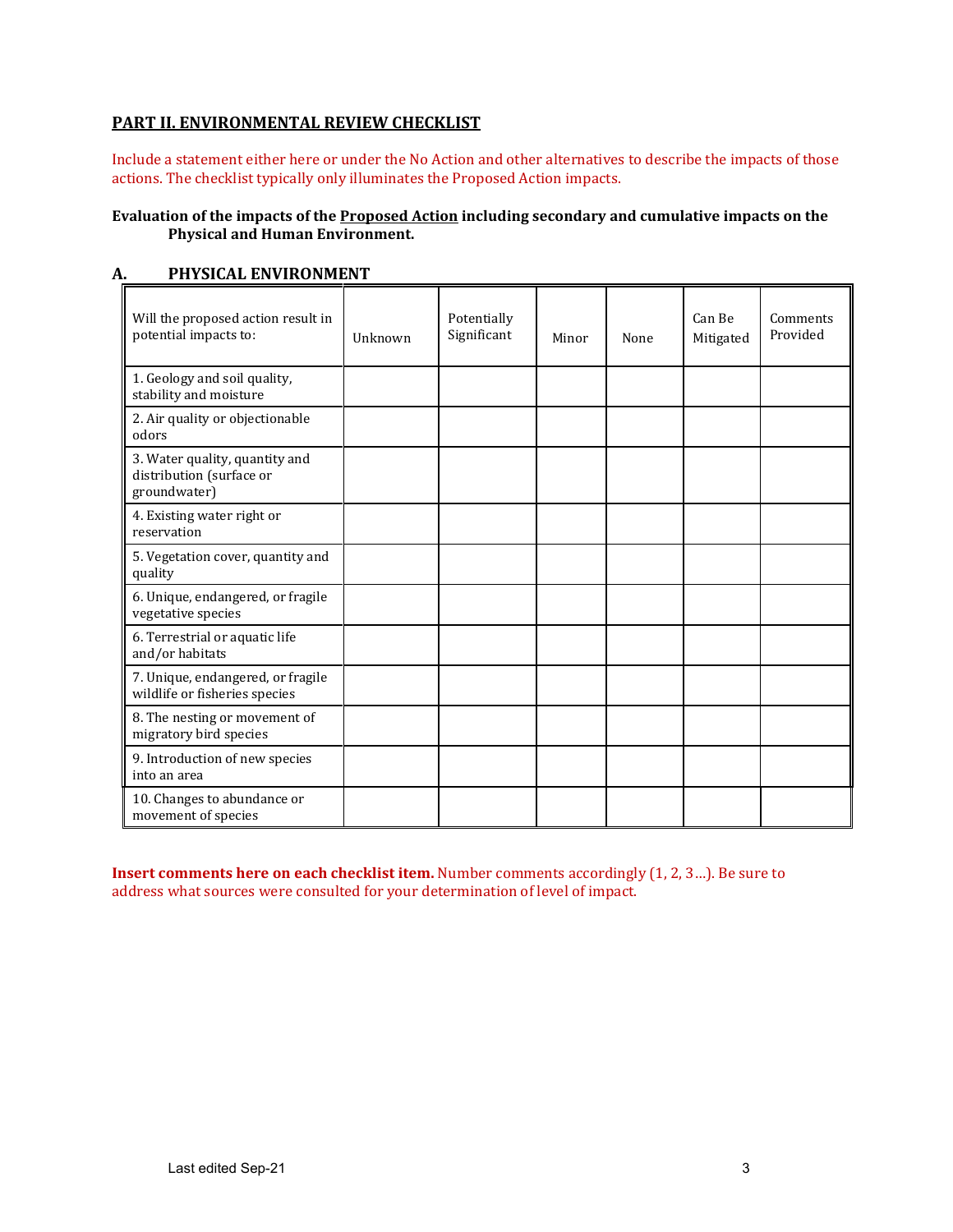# **B. HUMAN ENVIRONMENT**

| Will the proposed action result in<br>potential impacts to: | Unknown | Potentially<br>Significant | Minor | None | Can Be<br>Mitigated | Comment<br>s<br>Provided |
|-------------------------------------------------------------|---------|----------------------------|-------|------|---------------------|--------------------------|
| 1. Noise and/or electrical effects                          |         |                            |       |      |                     |                          |
| 2. Land use                                                 |         |                            |       |      |                     |                          |
| 3. Risk and/or health hazards                               |         |                            |       |      |                     |                          |
| 4. Community impact                                         |         |                            |       |      |                     |                          |
| 5. Public services/taxes/utilities                          |         |                            |       |      |                     |                          |
| 6. Potential revenue and/or<br>project maintenance costs    |         |                            |       |      |                     |                          |
| 7. Aesthetics and recreation                                |         |                            |       |      |                     |                          |
| 8. Cultural and historic resources                          |         |                            |       |      |                     |                          |
| 9. Evaluation of significance                               |         |                            |       |      |                     |                          |
| 10. Generate public controversy                             |         |                            |       |      |                     |                          |

**Insert comments here on each checklist item**. Number comments accordingly (1, 2, 3…). Be sure to address what sources were consulted for your determination of level of impact.